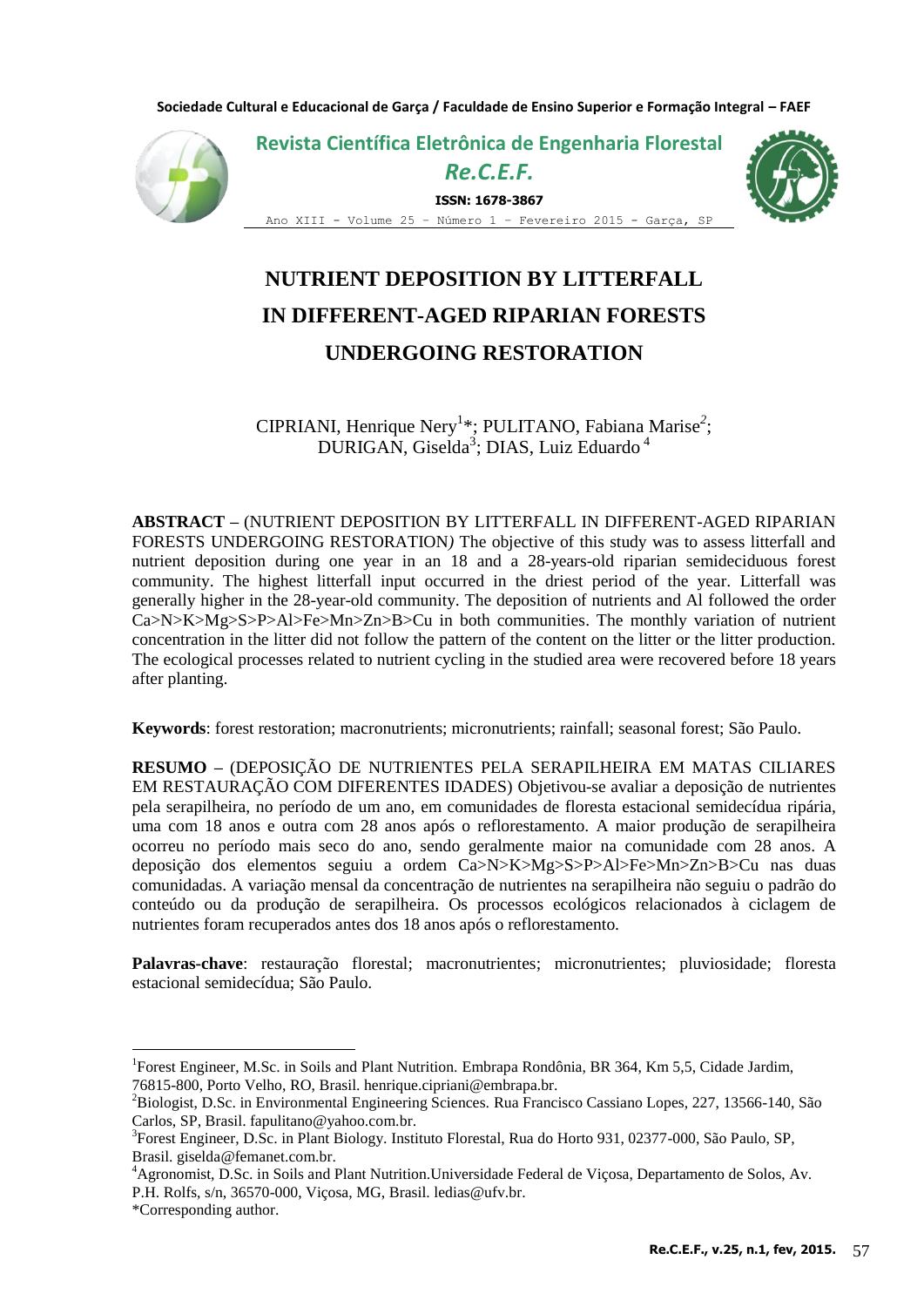## **1. INTRODUCTION**

The deposition of canopy residues and its consequent decomposition is the main pathway of organic matter and nutrient return to the soil (ABELHO, 2001; CORREIA; ANDRADE, 2008). Therefore, the cycles of carbon and of many macro and micronutrients are severely affected by changes in litterfall input. This is especially important in the tropics, where soils are naturally poor and the nutrient release from the decomposition of litter is crucial to the ecosystems' sustainability (ABELHO, 2001; HOU et al., 2012). In this regard, quantitative aspects of litterfall are important environmental indicators for land reclamation processes, providing information on the site productivity, species phenology, carbon cycling and nutrient supply to sustain forest growth (ABELHO, 2001; DIAS et al., 2002; SELLE, 2007; PINTO et al., 2008). However, studies dealing with functional aspects such as nutrient cycling of forests undergoing restoration are scarce in comparison to floristic studies (SCHIEVENIN et al., 2012).

In previous studies the success of the reclamation process of one riparian semideciduous forest buffer in southern state of São Paulo was inferred from

vegetation growth, phytosociology and soil characteristics (PULITANO et al., 2004; 2013). The objective of this study was to assess litterfall and nutrient deposition in the same sites studied by Pulitano et al. (2004; 2013), in order to evaluate the sustainability of the ecological restoration process regarding nutrient cycling.

## **2. MATERIAL AND METHODS**

This study was carried out in a small watershed where the riparian forest was recovered around the spring and margins of the Água Nova brook, a Paranapanema River tributary, in Cananéia Farm, Cândido Mota city, southern state of São Paulo, Brazil, within the coordinates  $22^{\circ}46' - 22^{\circ}28'S$  and  $50^{\circ}27' - 50^{\circ}29'W$ . The average altitude is 430 m. The local climate is of Cwa type, according to Köppen classification, i.e., mesothermal with dry winter and rainy summer, coldest month temperature between -3 and 18 ºC and hottest month temperature higher than 22 ºC. The average annual precipitation is 1,550 mm. The remaining native vegetation in the region is classified as seasonal semideciduous forest. The afforestation of a 20-ha area began in 1972 by planting exotic and native, most late successional tree species, in consortium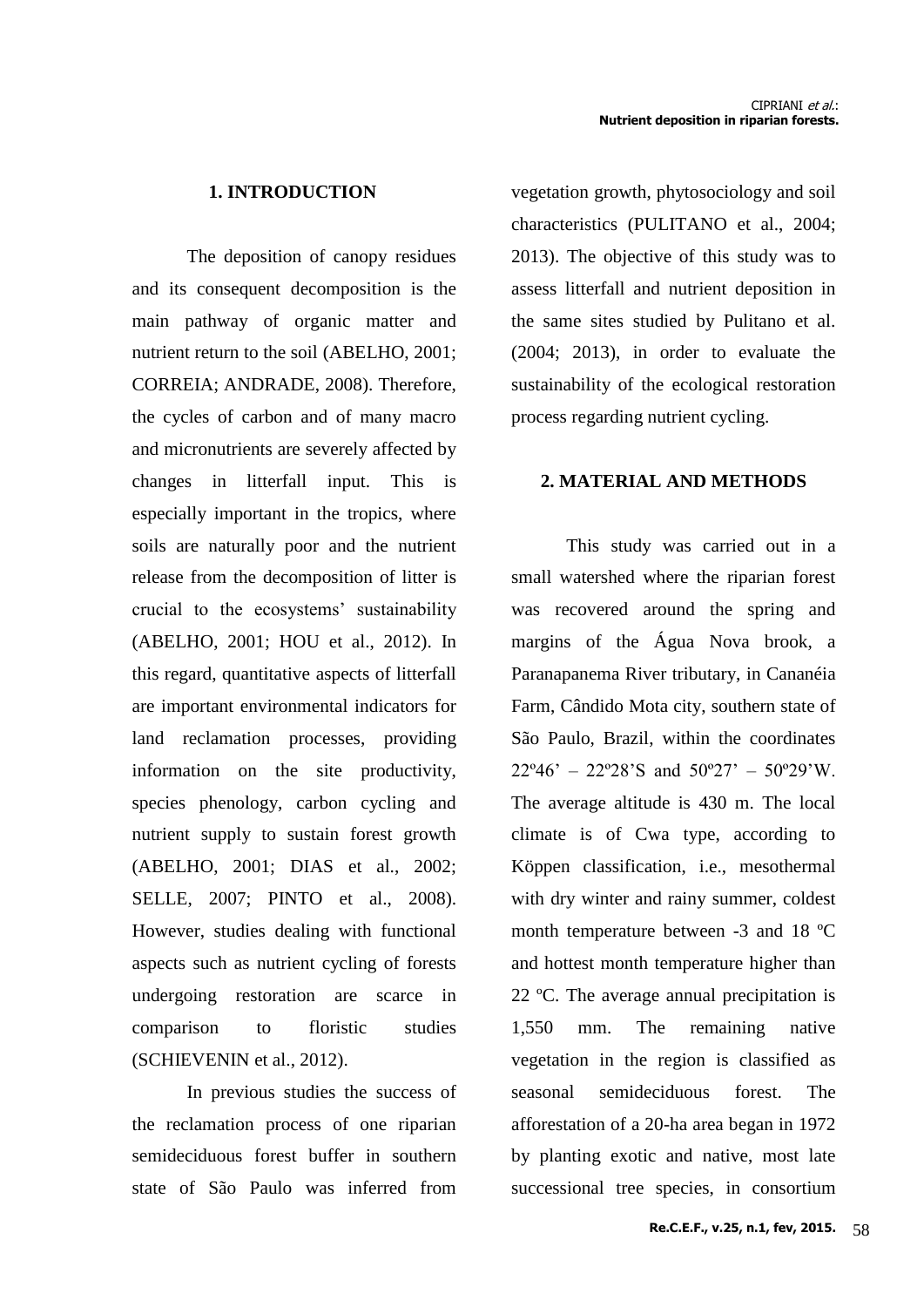with cassava, maize and rice in the first years.

Litterfall deposition was assessed in two sites within the forest undergoing restoration, 1,000 m distant from each other, where the age of the planted trees was 18 years (22º46'60"S and 50º27'46"W) and 28 years (22º47'31"S and 50º28'06"W). The sites occupied approximately  $30,000$  m<sup>2</sup> and  $4,400$  m<sup>2</sup>, respectively. By the time of data collection, the upper layer (dbh>5 cm) of the 18-year-old community was characterized by a density of  $620$  trees ha<sup>-1</sup> of 23 species; the canopy cover was 84 %, the basal area was  $37.0 \text{ m}^2$  ha<sup>-1</sup> and the mean height was 12.6 m (PULITANO et al., 2004). In the 28-year-old community, a density of  $1,170$  trees ha<sup>-1</sup> of 38 species was recorded (dbh>5 cm); the canopy cover was 93 %, the basal area was 51.3  $m<sup>2</sup>$  ha<sup>-1</sup> and the average height was 9.3 m (PULITANO et al., 2004). In both sites the soil was categorized as eutrophic Oxisol with high organic matter content (PULITANO et al., 2013).

Ten 50 x 50 cm litterfall collectors made of nylon nets and wooden clapboards were randomly placed at ground level in each site. The litter on the collectors was collected monthly from March 1999to February 2000, and weighted after oven drying at 70 ºC to constant weight. Samples from the dried material were collected for nutrient (N, P, K, Ca, Mg, S, B, Cu, Fe, Mn and Zn) and Al content determination according to Malavolta et al. (1997). The analyses were made in the Laboratório de Fertilidade de Solos of Universidade Federal de São Carlos (Araras Campus). Pluviometric data were obtained from a local sugar factory. For each site, the mean litterfall dry weight and the contents of nutrient and Al in the litter were calculated on a monthly and annual basis, and expressed as  $Mg$  ha<sup>-1</sup> (litterfall), kg ha<sup>-1</sup> (macronutrients) or g ha<sup>-1</sup> (micronutrients). The results for each site were contrasted between themselves and among other forest sites using information available in literature.

## **3. RESULTS AND DISCUSSIOIN**

The monthly fall of litter and rain throughout the studied period in the different-aged communities are shown in Figure 1. The highest litterfall was registered between July and September, which corresponded to the driest period of the year (winter). With exception of July and October, litterfall was higher at the 28 year than at the 18-year-old community. The total rainfall registered in the studied period was 1,153 mm.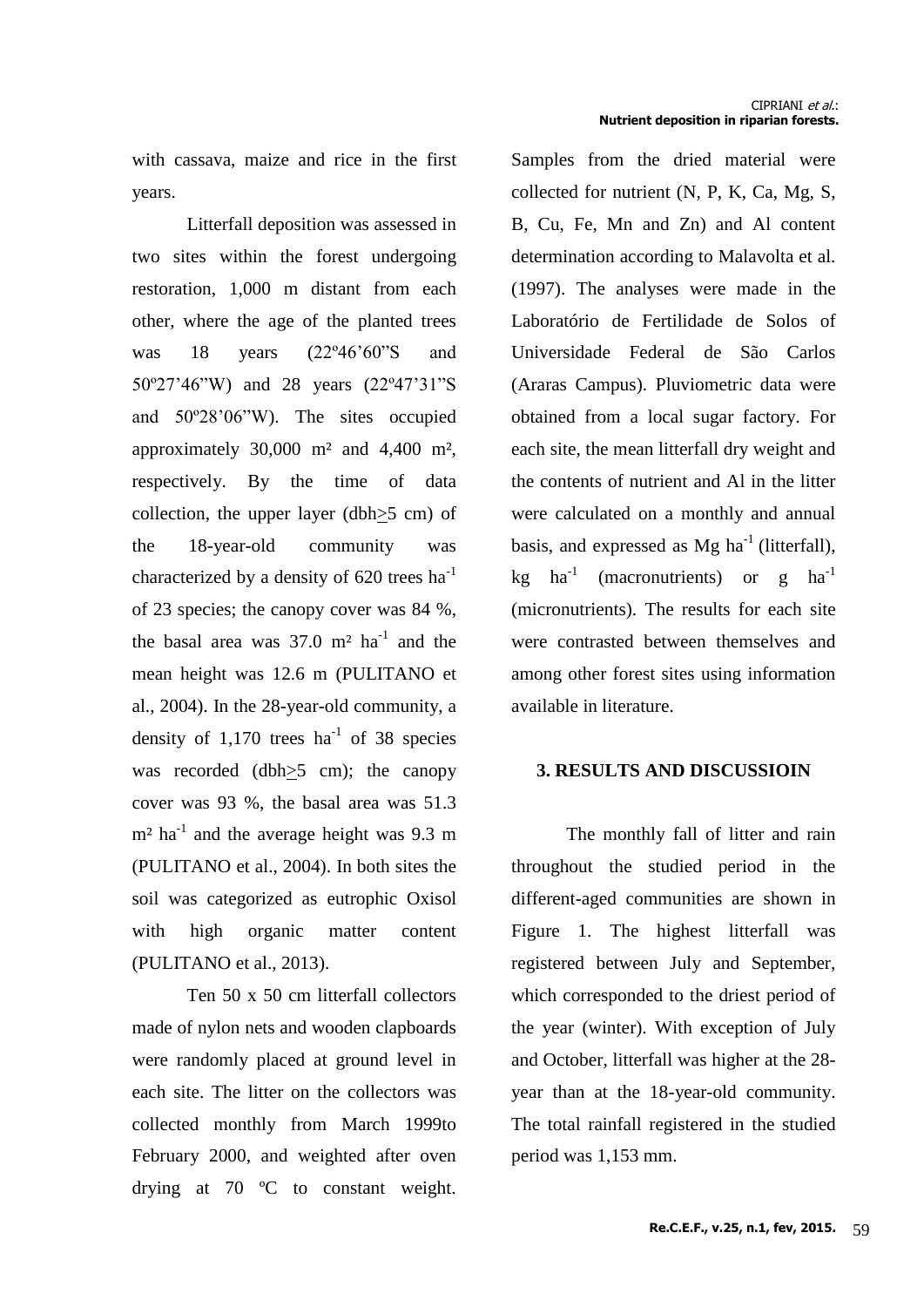#### CIPRIANI et al.: **Nutrient deposition in riparian forests.**



**Figure 1.** Monthly litterfall (bars) and rainfall (line) at the 18 and 28 year-old forest communities in the afforested riparian buffer of Cananéia Farm between March 1999 and February 2000.

The literfall dynamics in forests vary with species composition, age, edaphoclimatic characteristics and management practices (ABELHO, 2001; HÜLLER et al., 2009; SANCHES et al., 2009; SCHEER et al., 2009; NOUVELLON et al., 2011; ROHR et al., 2013; ZHOU et al., 2013; GONÇALVES et al., 2014). Usually, older forests have higher litterfall than forests in early successional stages (EWEL, 1976; LUIZÃO; SCHUBART, 1986; PINTO et al., 2008; NOUVELLON et al., 2011; LARSON, 2013). However, depending on the species composition, litterfall might decrease with age (LEITÃO-FILHO; PAGANO, 1993; VENDRAMI et al., 2012). In this study, the higher litterfall in the 28-year-old community is probably a consequence of its higher plant density and canopy cover or biomass (basal area) (PULITANO et al., 2004), indicating that litterfall in the younger community may increase with time.

The higher litterfall in the dry season observed in the forest communities studied at Cananéia Farm was similar to those found in other semideciduous forest studies (MARTINS; RODRIGUES, 1999; DIAS et al., 2002; PINTO et al., 2008; VENDRAMI et al., 2012). The inverted relationship between rainfall and litterfall is frequently observed in tropical regions (SPAIN, 1984; DURIGAN et al., 1996; MORAES et al., 1999; CHAVE et al., 2010), reflecting a strategy to minimize the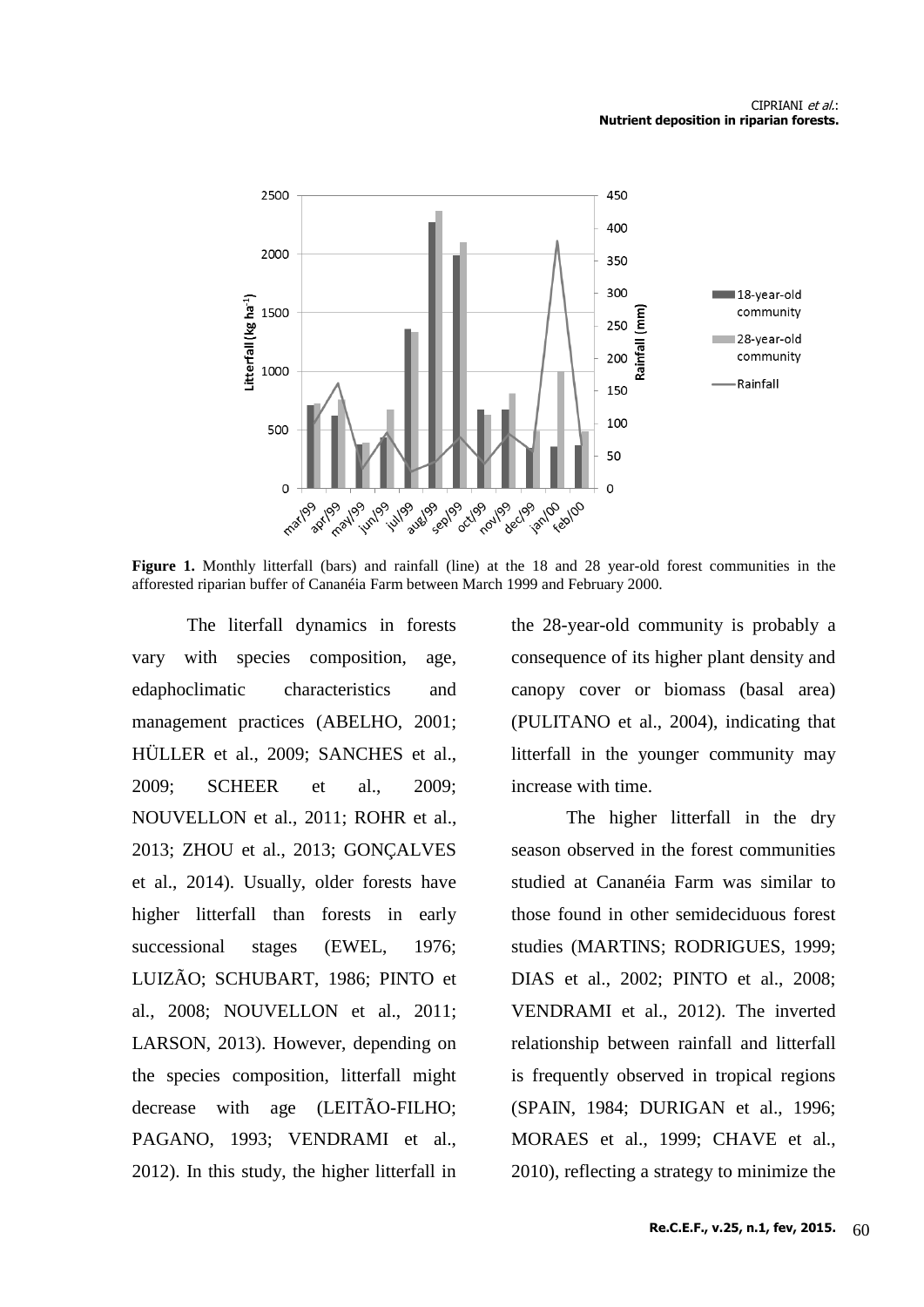effects of drought by reducing evapotranspiration through leaves.

The annual litterfall in Cananéia Farm was  $10.2 \text{ Mg ha}^{-1}$  in the 18-year-old and  $11.8$  Mg ha<sup>-1</sup> in the 28-year-old community. These values were the highest among the communities of native riparian forests researched in the state of São Paulo, with exception of the one studied by CARPANEZZI (1980), in Lençóis Paulista (Table 1). This is a positive indicator for the recovery of ecological processes in the forests being restored.

The total amount of macronutrients found in the litter was 503 kg ha<sup>-1</sup> and 519  $kg$  ha<sup>-1</sup>; the total amount of micronutrients (B, Cu, Mn, Fe and Zn) was  $8.034$  kg ha<sup>-1</sup> and 8.971  $kg$  ha<sup>-1</sup>; and the total Al content was  $5.002$  kg ha<sup>-1</sup> and  $7.108$  kg ha<sup>-1</sup> in the 18 and 28-year-old communities, respectively. These amounts are in the range of values observed by other authors in riparian forests in the state of São Paulo (Table 1). With exception of N, K, Cu and Mn, the content of elements in the litter of the older community was higher than in the younger community which is consequence of the higher litterfall in the older community.

The amount of nutrients returned to the soil is noteworthy. It is equivalent to the application of more than 300 kg  $ha^{-1}$  of urea,  $40 \text{ kg} \text{ ha}^{-1}$ of concentrated

superphosphate,  $100 \text{ kg}$  ha<sup>-1</sup> of potassium chloride and  $600 \text{ kg ha}^{-1}$  of dolomitic lime only to supply the forest with N, P, K and Ca. It is worth remembering that the litter turnover rate in the soil is usually less than one year in tropical forests (CORREIA; ANDRADE, 2008). Therefore, the communities might have become selfsustainable in regard to the nutritional demand of the vegetation.

In both sites, the nutrients Ca and N represented more than 70 % of the total content of nutrients in the litter (Table 1). The most abundant nutrient was Ca, corresponding to 39 and 48 % of the total amount of nutrients in the 18 and 28-yearold communities, respectively. The second nutrient in quantity was N, with 35 and 28 % of the total amount of nutrients in the 18 and 28-year-old communities, respectively.

The macronutrient rank, in order of amount, was Ca>N>K>Mg>S>P in both communities. This sequence was also reported in three of the earlier studies (Lençóis Paulista, Campinas and Marília), whereas in the other three studies (Mogi Guaçu, Itirapina and Tarumã), N was more abundant than Ca (Table 1).

The content of nutrients in plant tissues varies with genetic and edaphoclimatic characteristics, such as plant nutrient use efficiency, nutrient availability in soil and hydric regime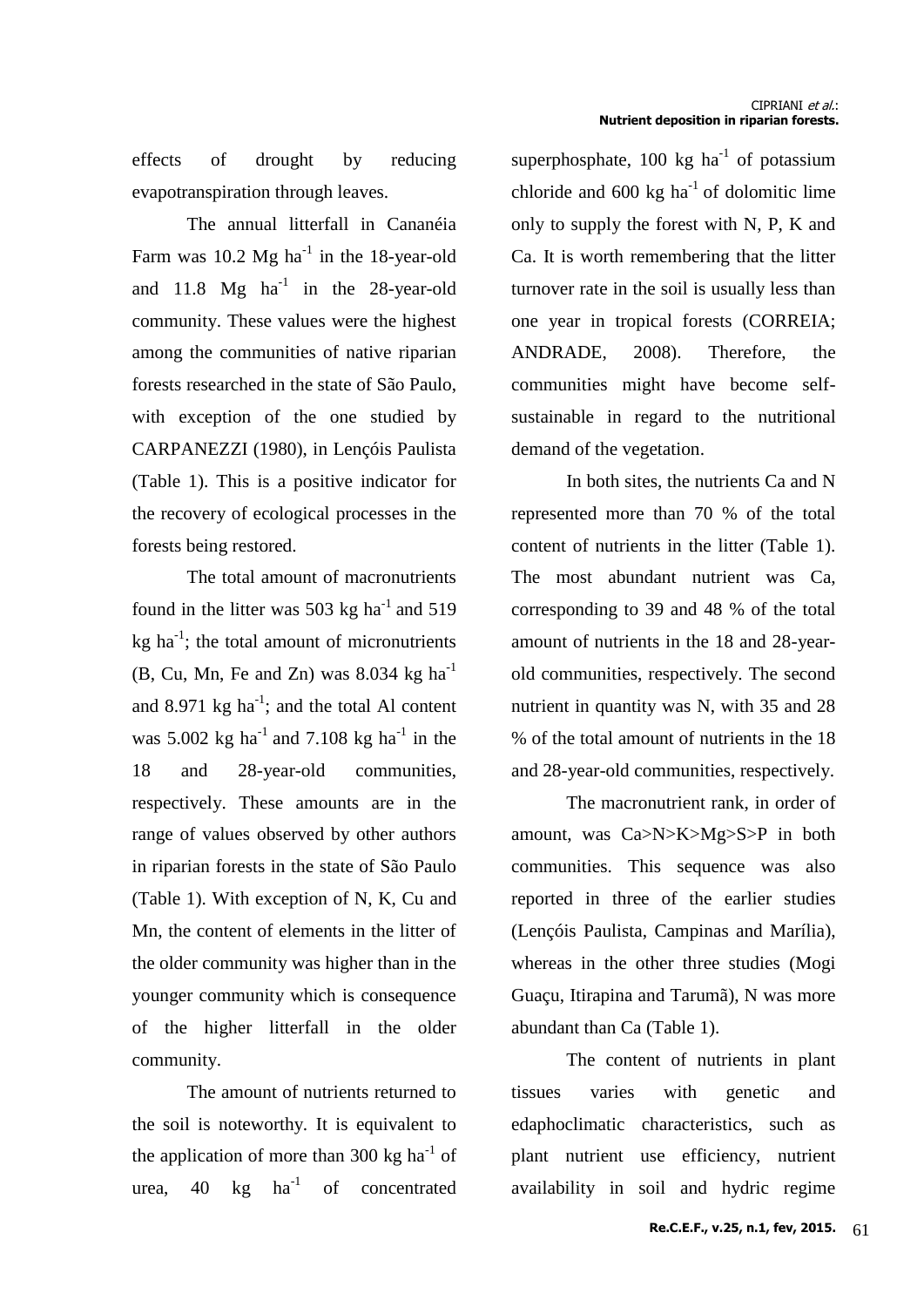(MARSCHNER; MARSCHNER, 2012). In tropical forests, the most limiting soil nutrient is usually phosphorus (VITOUSEK, 1984) due to the high fixation capacity of tropical soils (NOVAIS et al., 2007), and plants usually do not accumulate large amounts of P in comparison to the other macronutrients. On the other hand, N and Ca tend to be more abundant in the litter than in soil, since these nutrients are represented in several molecules abundant in plant tissues and N is more abundant in nitrogen-fixing leguminous trees, which are relatively numerous in tropical forests (VITOUSEK, 1984; MARSCHNER; MARSCHNER, 2012). The higher content of N, K, Cu and Mn in the 18-year-old-community, compared to the older community, is probably a result of the different species composition, since the soils of the two sites were chemically similar (PULITANO et al., 2004, 2013).

Considering the micronutrients and Al, the rank in decreasing order of amount was Al>Fe>Mn>Zn>B>Cu. Aluminum is the main element, followed by Fe or Mn, B, Zn and Cu, the least abundant. These results are consistent with the content of these elements usually found in soils and plant tissues in general (ABREU et al., 2007; MALAVOLTA, 2006).

**Table 1.** Annual litterfall and content of nutrients and aluminum in the litter collected at the 18 and 28 year-old forest communities in the afforested riparian buffer of Cananéia Farm between March 1999 and February 2000 and other riparian forests in the state of São Paulo, Brazil. <sup>a</sup> Semideciduous forest domain. <sup>b</sup> Cerrado domain. \* Native forests

| Location                                               | Litterfall            | N   | $\mathbf{P}$   | K  | Ca  | Mg | S              | B                           | Cu    | Fe    | Mn    | Zn    | Al     |
|--------------------------------------------------------|-----------------------|-----|----------------|----|-----|----|----------------|-----------------------------|-------|-------|-------|-------|--------|
|                                                        | $Mg$ ha <sup>-T</sup> |     |                |    |     |    |                | $-$ kg ha <sup>-1</sup> $-$ |       |       |       |       |        |
| Cândido Mota 18-year-<br>old community <sup>a 11</sup> | 10.2                  | 179 | 8              | 80 | 201 | 25 | 10             | 0.508                       | 0.208 | 4.589 | 2.122 | 0.607 | 5.002  |
| Cândido Mota 28-year-<br>old community <sup>a 11</sup> | 11.8                  | 149 | 9              | 68 | 254 | 29 | 10             | 0.526                       | 0.135 | 6.007 | 1.693 | 0.610 | 7.108  |
| Lençóis Paulista $a * 2$                               | 10.5                  | 202 | 11             | 72 | 240 | 32 | $\overline{a}$ |                             |       |       |       |       |        |
| Mogi Guaçu b * 3                                       | 6.7                   | 107 | 4              | 29 | 51  | 17 | 9              | 0.312                       | 0.097 | 3.612 | 2.467 | 0.169 | 20.100 |
| Campinas $a * 4$                                       | 9.6                   | 165 | 8              | 47 | 187 | 22 | 18             |                             |       |       |       |       |        |
| Itirapina $\frac{b*5}{b*5}$                            | 5.7                   | 102 | $\overline{4}$ | 19 | 79  | 14 | 8              | $\overline{\phantom{a}}$    |       |       |       |       |        |
| Luiz Antônio <sup>a</sup> * <sup>6</sup>               | $\overline{a}$        | 262 | 12             | 47 | 190 | 35 | 15             | $\qquad \qquad -$           |       |       |       |       |        |
| Marília <sup>a * 7</sup>                               | 10.0                  | 206 | 7              | 57 | 184 | 42 | 15             | 0.490                       | 0.189 | 2.179 | 2.909 | 0.328 | 3.519  |
| Tarumã <sup>a * 7</sup>                                | 9.7                   | 180 | 8              | 59 | 324 | 56 | 18             | 0.558                       | 0.157 | 5.983 | 2.978 | 0.327 | 9.047  |

Data sources: <sup>1</sup> This study; <sup>2</sup> Carpanezzi (1980); <sup>3</sup> Delitti (1984); <sup>4</sup> Santos (1988); <sup>5</sup> Lamparelli (1989); <sup>6</sup> Pinto (1992);  $<sup>7</sup>$  Pagano and Durigan (2000).</sup>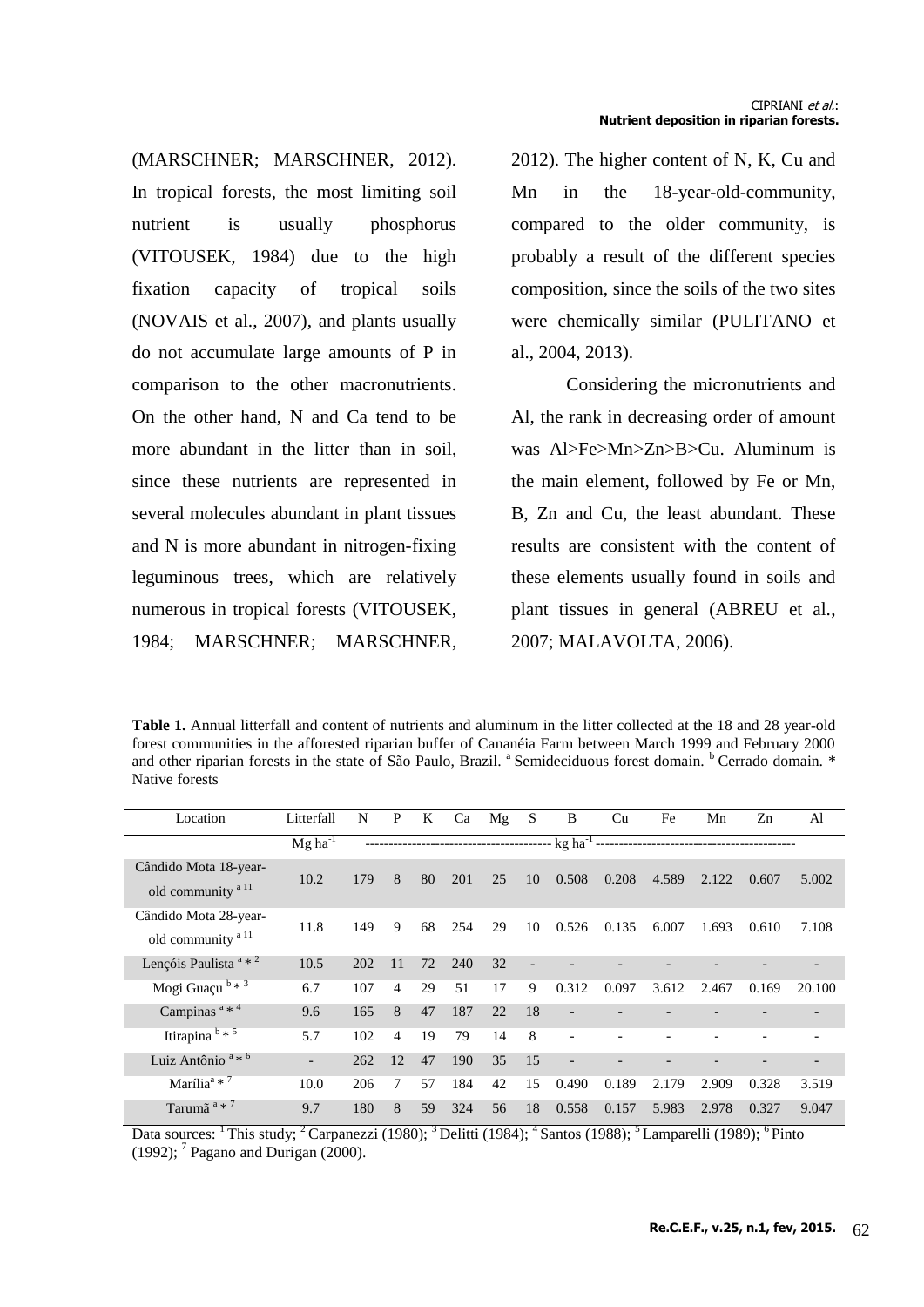There was a clear seasonality in the amount of nutrients and Al released by the vegetation through litter in both sites, which followed the litterfall pattern (Figure 2). Therefore, almost all elements had their deposition peaks in August or September, in the middle of the dry season. The only exception was Zn in the 18-year-old community, whose peak was in January, the month with the highest precipitation.

The monthly variation of the concentration of nutrients and Al in the litter was not as clear as the content variation (Figure 3). For most nutrients the difference in the monthly concentration of elements in the litter between sites was relatively small and it is hard to depict a pattern on this issue. The N concentration is an exception, since it was higher in the 18-year-old community in all months.

Despite the apparent lack of seasonality regarding nutrient concentration in the litter, P, Ca, S, Cu and Zn showed a remarkable peak of concentration in January in the 18-yearold-community, the month with higher precipitation (Figure 3). This might be due to the higher availability of these nutrients under higher soil moisture, which improves their transport to the plant roots (NOVAIS; MELLO, 2007). Conversely, these peaks were not observed in the 28year-old community (Figure 3). This might be related to undetected differences in soil nutrient availability, plant composition or the higher production of litter in the older sector (Figure 1), which possibly diluted the nutrient content. Another possibility would be the increase of green debris in the litter of the younger community, dropped by the impact of rain and wind. However, this would have affected the concentration of other nutrients and increased litterfall accordingly, which did not occur.

It is hard to draw a pattern on the variation of nutrient concentration in the litter of tropical forests, since the results vary with location and vegetation type (DIAS et al., 2002; LUSK et al., 2003; VITAL et al., 2004; WOOD et al., 2005). Isolating the factors which drive nutrient variation in forest ecosystems would improve knowledge on nutrient cycling and the monitoring and management of reclaimed areas.

The litterfall in the riparian forest of Cananéia Farm is another indication of the success of its restoration. Together with other vegetation indicators (PULITANO et al., 2004) and soil (PULITANO et al., 2013), the litterfall proved to be a valuable tool to assess the recovery of ecological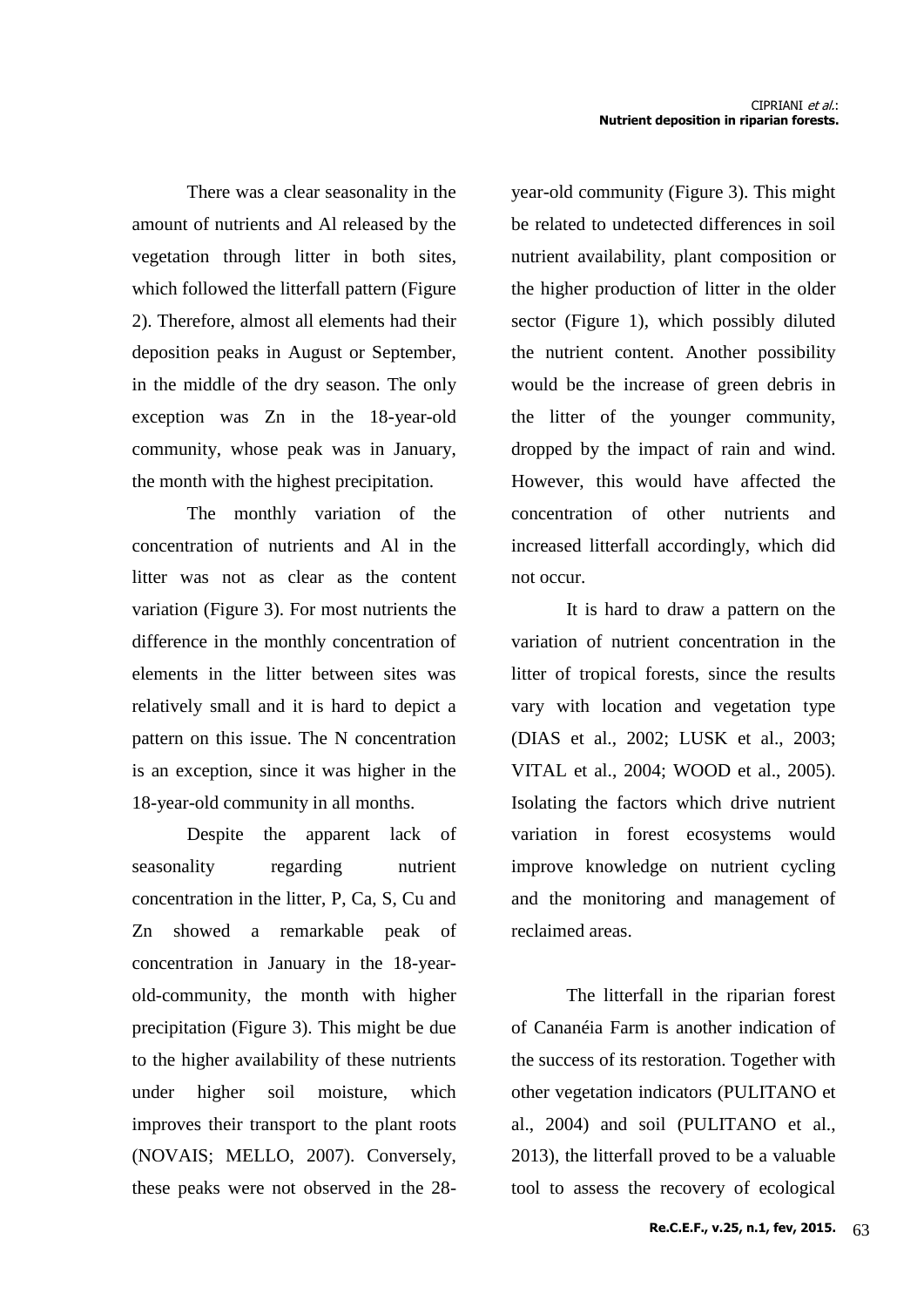processes due to afforestation. The assessment of this variable is hampered, however, by the need of a long period of collecting and later oven-drying plant material. Other relationships between

nutrient deposition and plant community attributes, such as canopy cover or basal area, which are easily obtained, should be modeled, in order to indirectly estimate nutrient cycling.



**Figure 2.** Monthly nutrient and Al content of the litterfall at the 18 and 28 year-old forest communities of Cananéia Farm between March 1999 and February 2000.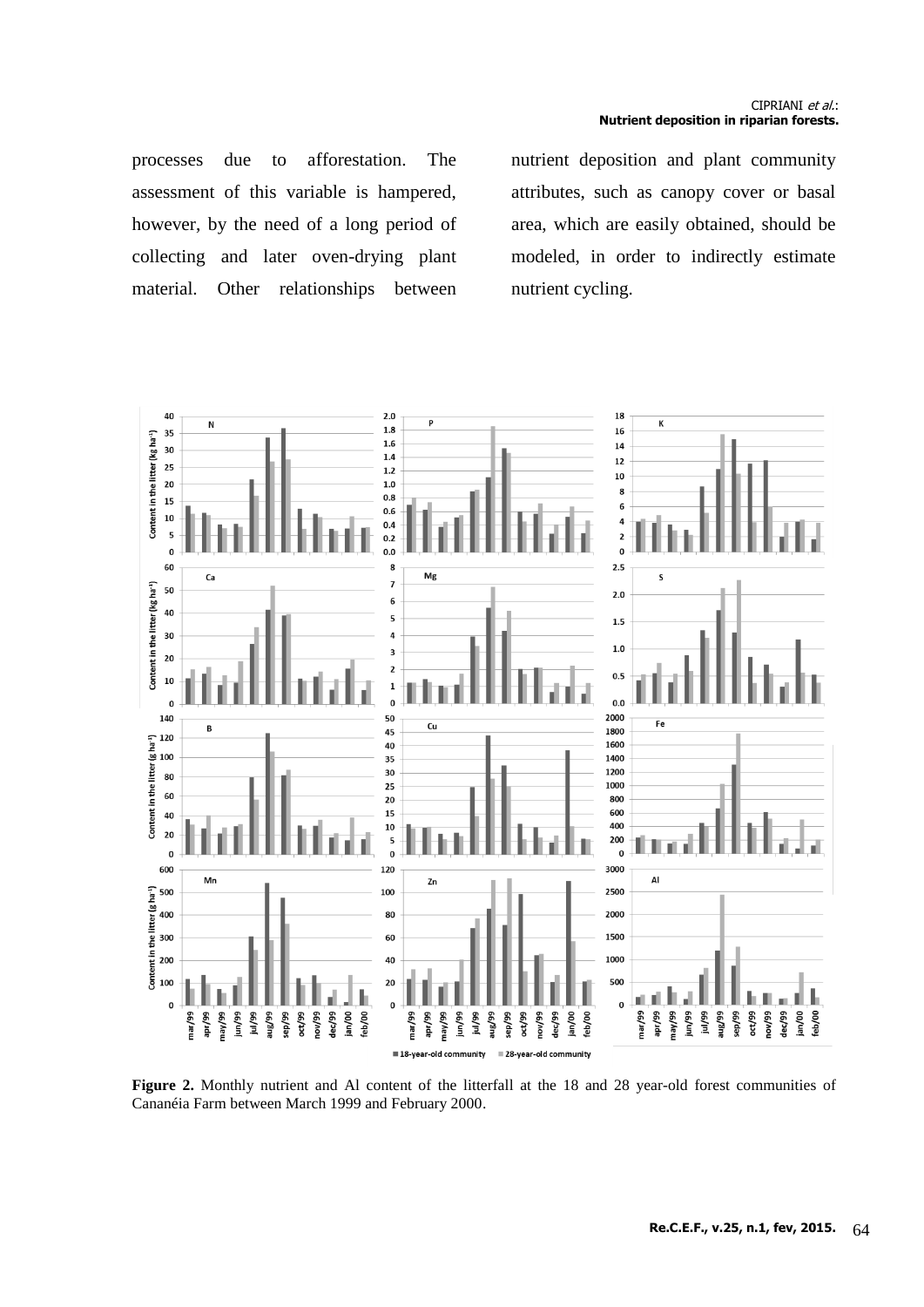#### CIPRIANI et al.: **Nutrient deposition in riparian forests.**



**Figure 3.** Monthly nutrient and Al concentration of the litterfall at the 18 and 28 year-old forest communities of Cananéia Farm between March 1999 and February 2000.

### **4. CONCLUSION**

The amount of litterfall and its seasonality in the riparian forests undergoing restoration in Cananéia Farm are high and congruent with the results obtained from native forest remnants in the same region, indicating that the ecological

processes related to nutrient cycling were recovered before 18 years after planting.

The older community, with higher density, biomass and canopy cover, produces more litter and returns more nutrients (except N, K, Cu and Mn) and Al to the soil than the younger community.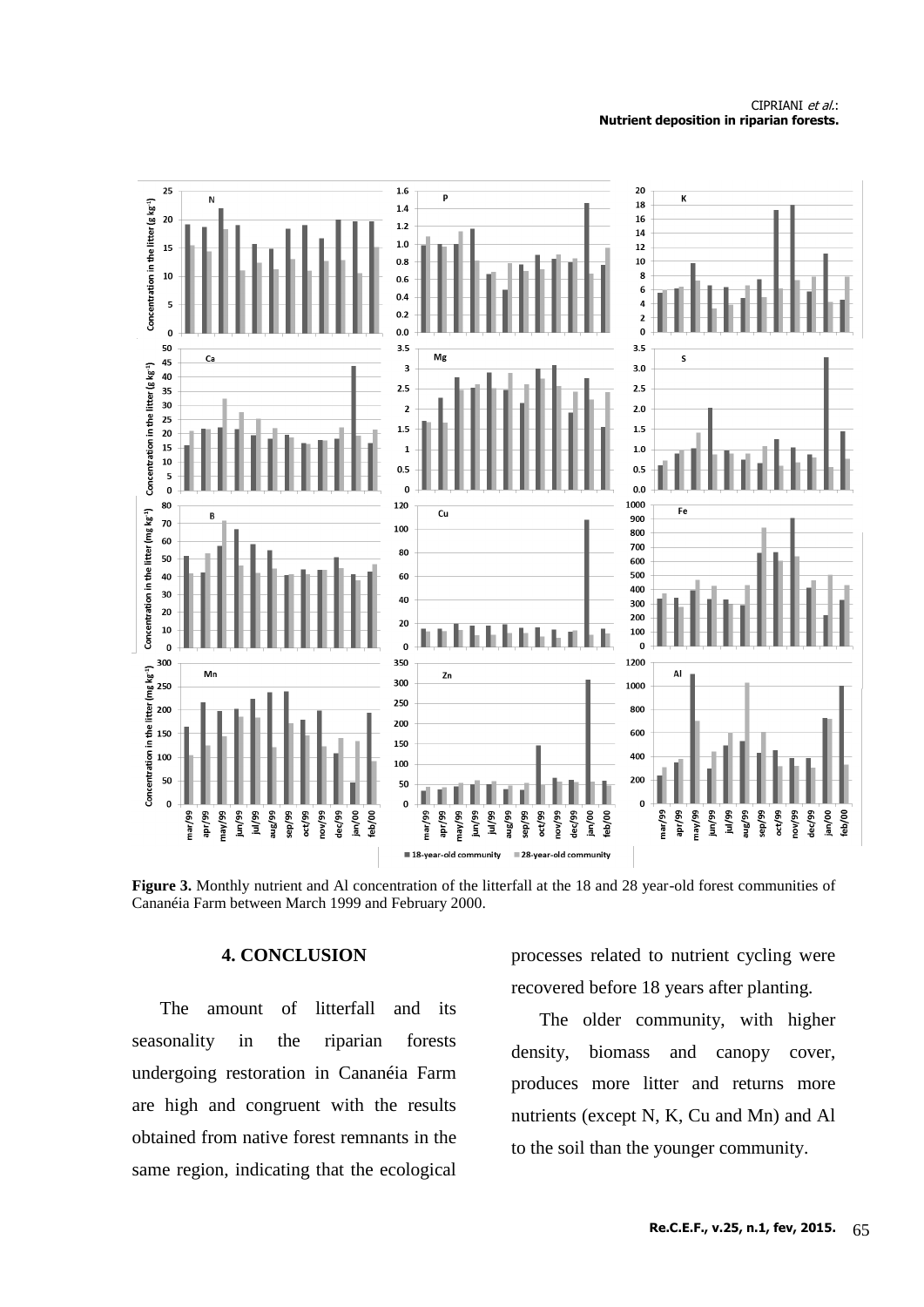The deposition of nutrients and Al occurs in the order Ca>N>K>Mg>S>P>Al>Fe>Mn>Zn>B >Cu and does not depend on the age of the forest.

The monthly variation of nutrient concentration in the litter does not follow the pattern of the content on the litter or the litter production.

## **5. ACKNOWLEDGEMENTS**

The authors are indebted to the owners of Cananéia Farm, for their hospitality and to the technicians of Floresta Estadual de Assis (Instituto Florestal, SP) for the aid with the collection of litter.

## **6. REFERENCES**

ABELHO, M. From Litterfall to Breakdown in Streams: A Review. **The Scientific World Journal**, n. 1, p. 656- 680, 2001.

ABREU, C. A.; LOPES, A. S.; SANTOS, G. Micronutrientes. In: NOVAIS, R. F et al. (Ed.). **Fertilidade do Solo**, Viçosa: SBCS, 2007. p. 645-736.

CARPANEZZI, A. A. **Deposição de material orgânico e nutrientes em uma floresta natural e em uma plantação de**  *Eucalyptus* **no interior do Estado de São Paulo**. 1980. 107 p. Dissertação (Mestrado em Ciências Florestais) – Escola Superior de Agricultura "Luiz de Queiroz", Universidade de São Paulo, Piracicaba.

CHAVE, J. et al. Regional and seasonal patterns of litterfall in tropical South America. **Biogeosciences**, n. 7, p. 43-55, 2010.

CORREIA, M. E. F.; ANDRADE, A. G. Formação de serapilheira e ciclagem de nutrientes. In: SANTOS, G. A. et al. (Ed.). **Fundamentos da Matéria Orgânica do Solo**: Ecossistemas Tropicais & Subtropicais, Porto Alegre: Metrópole, 2008. p. 137-158.

DELITTI, W. B. C. **Aspectos comparativos da ciclagem de nutrientes minerais na mata ciliar, no campo cerrado e na floresta implantada de**  *Pinus elliotti* **Engelm. var.** *elliotti* **(Mogi Guaçu, SP)**. 1984. 288 p. Tese (Doutorado em Ciências) – Universidade de São Paulo, São Paulo.

DIAS, H. C. T. et al. Variação temporal de nutrientes na serapilheira de um fragmento de floresta estacional semidecidual montana em Lavras, MG. **Cerne**, n. 8, p. 1-16, 2002.

DURIGAN, G.; LEITÃO FILHO, H. F.; PAGANO, S. N. Produção de folhedo em matas ciliares na região oeste do Estado de São Paulo. **Revista do Instituto Florestal** n. 8, p. 187-199, 1996.

EWEL, J. J. Litter fall and leaf decomposition in a tropical forest succession in Eastern Guatemala. **Journal of Ecology**, n. 64, p. 293-308, 1976.

GONÇALVES, J. F. et al. Relationship between dynamics of litterfall and riparian plant species in a tropical stream. **Limnologica**, n. 44, p. 40-48, 2014.

HOU, E. et al. Nutrient limitation on ecosystem productivity and processes of mature and old-growth subtropical forests in China. **PLoS ONE** n. 7, e52071, 2012.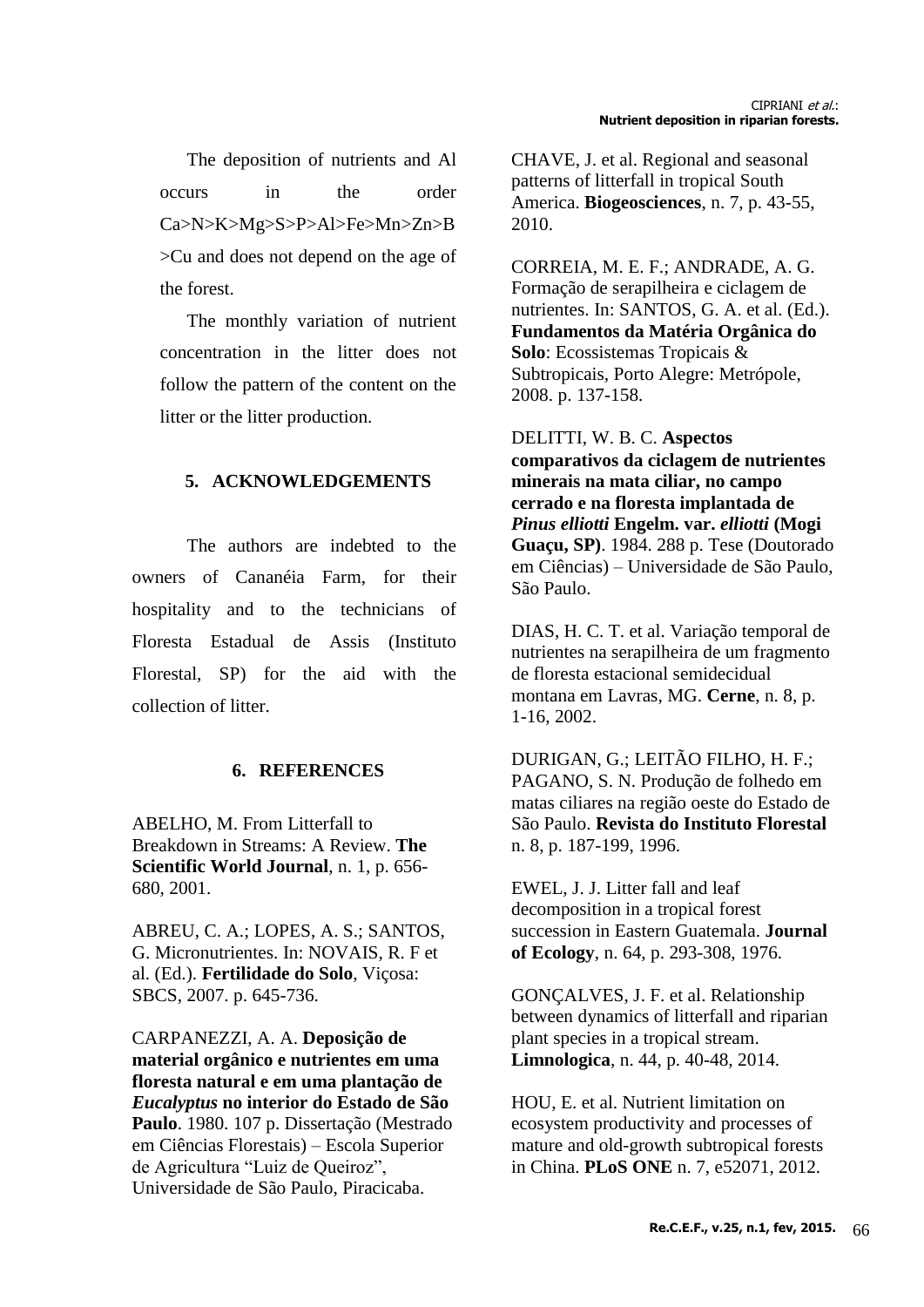HÜLLER, A. et al. A comparative study of four tree species used in riparian forest restoration along Uruguay River, Brazil. **Revista Árvore**, n. 33, p. 297-304, 2009.

LAMPARELLI, M. C. **Aporte de serrapilheira ao Rio Itaqueri (Itirapina, SP) e sua contribuição à economia de nutrientes**. 1989. p. 170. Dissertação (Mestrado em Ecologia e Recursos Naturais) – Universidade Federal de São Carlos, São Carlos.

LARSON, A. J. Greater risk of physical damage caused by debris fall to understory plants and tree seedlings in old-growth forests than in young forests. **Canadian Journal of Forest Research**, n. 43, p. 1203-1206, 2013.

LEITÃO-FILHO, H. F.; PAGANO, S. N. Ecologia da Mata Atlântica em Cubatão, **SP**. São Paulo/Campinas: UNESP/UNICAMP, 1993. 184 p.

LUIZÃO, F. J.; SCHUBART, H. D. R. Produção e decomposição de liteira em floresta de terra firme da Amazônia Central. **Acta Limnologica Brasiliensia**, n. 1, p. 575-600, 1986.

LUSK, C. H. et al. Seasonal variation in leaf litter nutrient concentrations of Valdivian rainforest trees. **Gayana Botánica**, v. 60, p. 35-39, 2003.

MALAVOLTA, E. **mineral de plantas**. São Paulo: Agronômica Ceres, 2006. 638 p.

MALAVOLTA, E.; VITTI, G. C.; OLIVEIRA, S. A. **Avaliação do estado nutricional das plantas**: princípios e aplicações. Piracicaba: POTAFÓS, 1997. 319 p.

MARSCHNER, H.; MARSCHNER, P. **Marschner's mineral nutrition of higher plants**. London; Waltham:

Elsevier/Academic Press, 2012. 651 p.

MARTINS, S. V.; RODRIGUES, R. R. Produção de serapilheira em clareiras de uma floresta estacional semidecidual no município de Campinas, SP. **Revista Brasileira de Botânica**, v. 22, n. 3, p. 405- 412, 1999.

MORAES, R. M. D.; DELITTI, W. B. C.; STRUFFALDI-DE VUONO, Y. Litterfall and litter nutrient content in two Brazilian Tropical Forests. **Revista Brasileira de Botânica**, v. 22, p. 09-16, 1999.

NOUVELLON, Y. et al. Age-related changes in litter inputs explain annual trends in soil  $CO<sub>2</sub>$  effluxes over a full *Eucalyptus* rotation after afforestation of a tropical savannah. **Biogeochemistry**, v. 111, p. 515-533, 2011.

NOVAIS, R. F.; MELLO, J. W. V. Relação solo-planta. In: NOVAIS, R. F. et al. (Ed.). **Fertilidade do Solo**, Viçosa: SBCS, 2007. p. 133-204.

NOVAIS, R. F.; SMYTH, T. J.; NUNES, F. N. Fósforo. In: NOVAIS, R. F. et al. (Ed.). **Fertilidade do Solo**, Viçosa: SBCS, 2007. p. 471-550.

PAGANO, S. N.; DURIGAN, G. Aspectos da ciclagem de nutrientes das matas ciliares do oeste do estado de São Paulo. In: RODRIGUES, R. R. et al. (Ed.). **Matas Ciliares**: Conservação e Recuperação. São Paulo: Edusp/FAPESP, 2000. p. 109-123.

PINTO, M. T. C. **Dinâmica de nutrientes na Mata Galeria da Lagoa do Diogo (Estação Ecológica de Jataí, Luiz Antônio, SP)**. 1992. 335 p. Tese (Doutorado em Ecologia e Recursos Naturais) – Universidade Federal de São Carlos, São Carlos.

PINTO, S. I. C. et al. Produção de serapilheira em dois estádios sucessionais